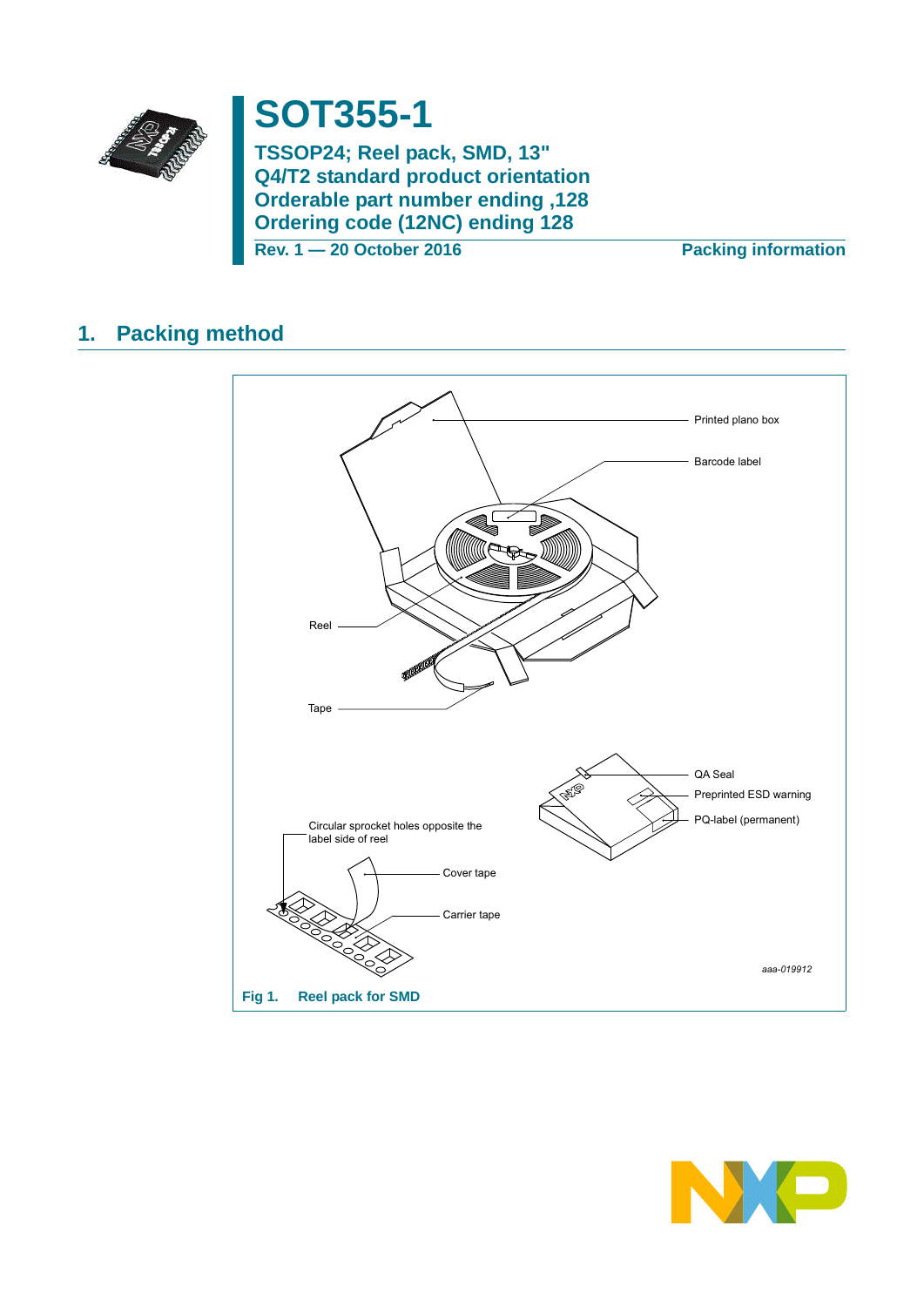#### **TSSOP24; Reel pack, SMD, 13" Q4/T2 standard product orientation Orderable part number ending ,128 Ordering code (12NC) ending 128**

| Table 1.                                        | <b>Dimensions and quantities</b> |                                                                                |  |                                                             |  |
|-------------------------------------------------|----------------------------------|--------------------------------------------------------------------------------|--|-------------------------------------------------------------|--|
| <b>Reel dimensions</b><br>$d \times w$ (mm) $1$ |                                  | <b>SPQ/PQ</b><br>Reels<br>$\left($ (pcs) $\left[\frac{2}{2}\right]$<br>per box |  | <b>Outer box dimensions</b><br>$\vert x \, w \times h$ (mm) |  |
| $ 330 \times 16$                                |                                  | $^{\circ}2500$                                                                 |  | $1341 \times 338 \times 30$                                 |  |

<span id="page-1-0"></span>[1]  $d =$  reel diameter;  $w =$  tape width.

<span id="page-1-1"></span>[2] Packing quantity dependent on specific product type. View ordering and availability details at [NXP order portal](http://www.nxp.com/order-portal/), or contact your local NXP representative.

### **2. Product orientation**



### **3. Carrier tape dimensions**



#### **Table 2. Carrier tape dimensions** *In accordance with IEC 60286-3.*

| $A_0$ (mm)      | $B_0$ (mm)      | $K_0$ (mm)    | T(mm)           | $P_1$ (mm)    | $W$ (mm)     |
|-----------------|-----------------|---------------|-----------------|---------------|--------------|
| $6.95 \pm 0.10$ | $8.30 \pm 0.10$ | $1.60\pm0.10$ | $0.30 \pm 0.05$ | $8.0 \pm 0.1$ | $16.0\pm0.3$ |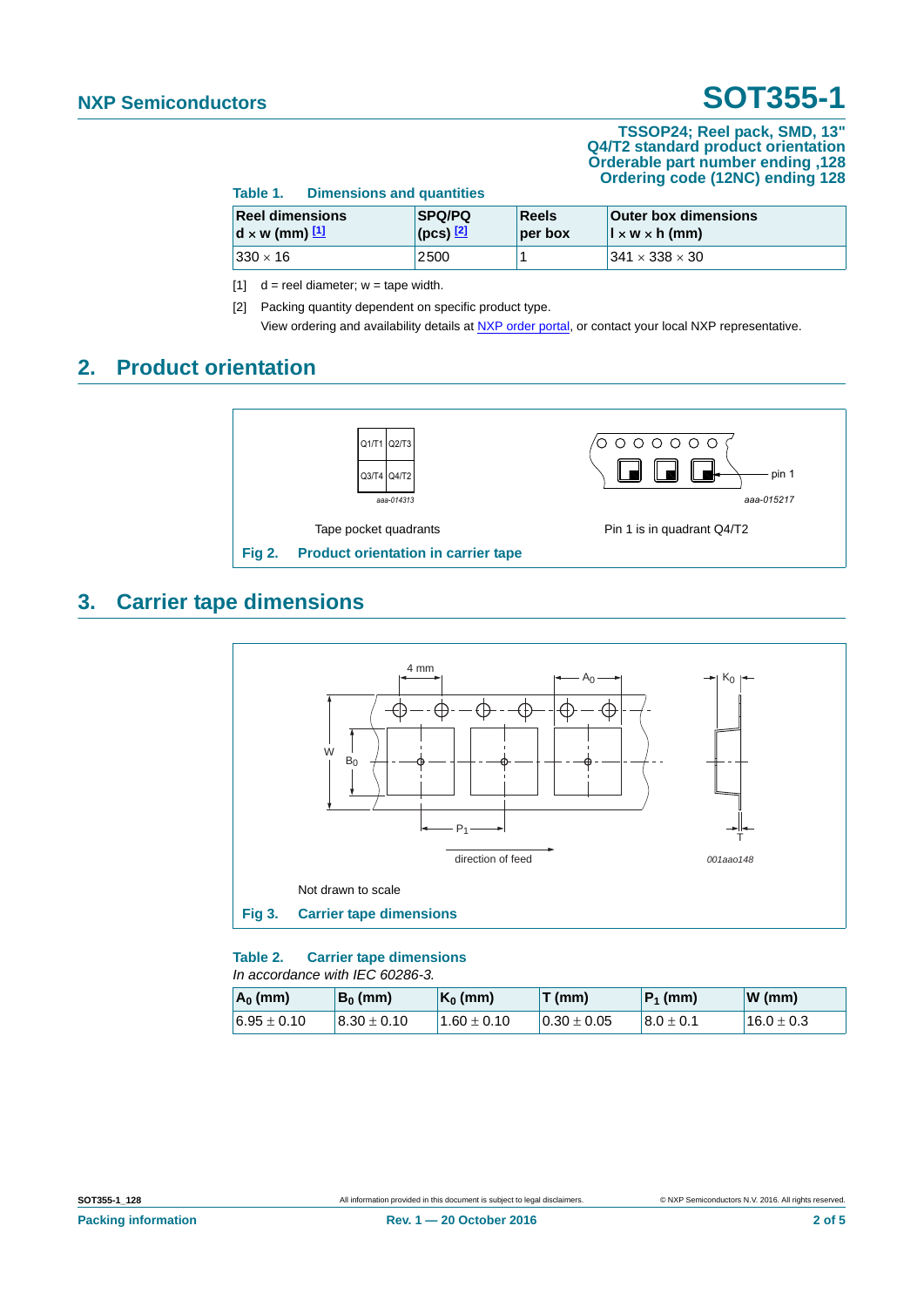#### **TSSOP24; Reel pack, SMD, 13" Q4/T2 standard product orientation Orderable part number ending ,128 Ordering code (12NC) ending 128**

## **4. Reel dimensions**



#### **Table 3. Reel dimensions** *In accordance with IEC 60286-3.*

| A [nom]         | W2 [max] | $\mathsf{B}\left[\mathsf{min}\right]$ | $C$ [min]       | $D$ [min]    |
|-----------------|----------|---------------------------------------|-----------------|--------------|
| $\mathsf{(mm)}$ | (mm)     | (mm)                                  | $\mathsf{(mm)}$ | $\mathsf{m}$ |
| 330             | 22.4     | 1.5                                   | 12.8            | 20.2         |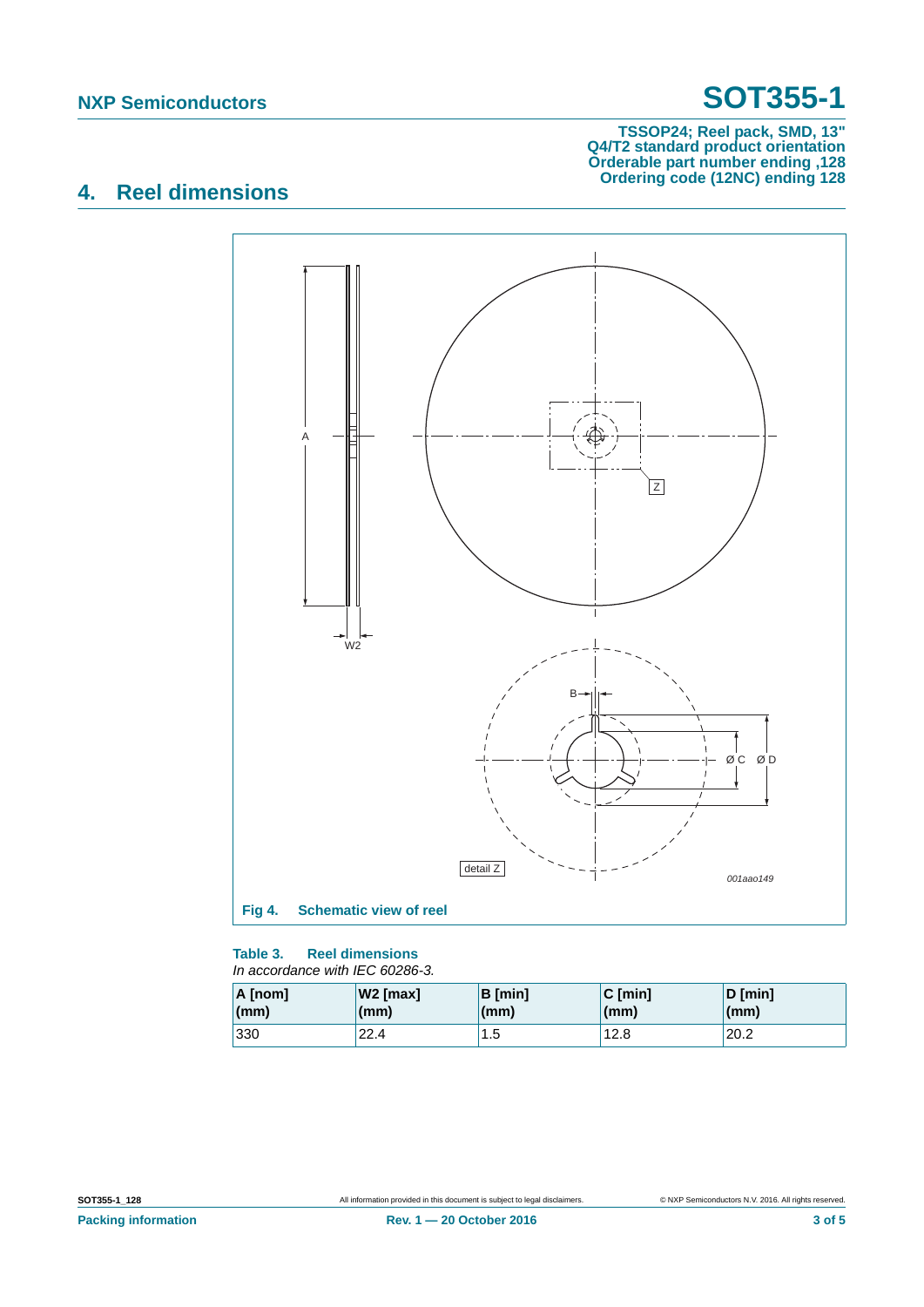#### **TSSOP24; Reel pack, SMD, 13" Q4/T2 standard product orientation Orderable part number ending ,128 Ordering code (12NC) ending 128**

### **5. Barcode label**



### **Table 4. Barcode label dimensions**

| <b>Box barcode label</b><br>$\vert \vert \times \mathsf{w}$ (mm) | Reel barcode label<br>$\vert x \rangle$ (mm) |  |
|------------------------------------------------------------------|----------------------------------------------|--|
| $100 \times 75$                                                  | $36 \times 75$                               |  |